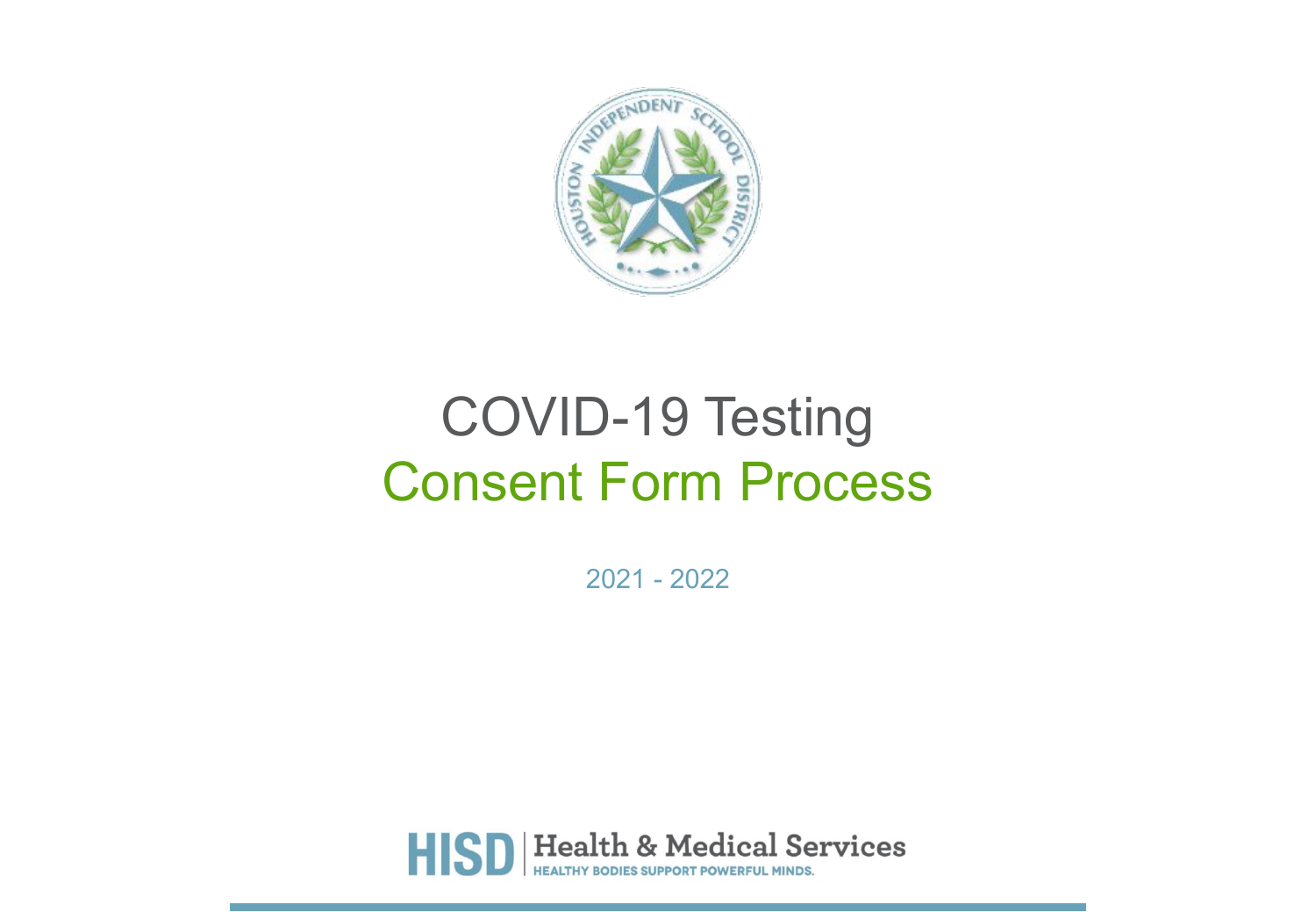

## Student and Staff Registration and Consent Process for COVID-19 Testing ▶▶

▶ **Link to HISD Testing Registration and Consent** - For older students, staff, and the parent/guardian of minor students to complete consent process prior to testing. ([website](https://backtoschool.fulgentgenetics.com/hisd/residence_appointment/screen/landing))

### **Step 1**

### **Getting Started Screen**

This screen is the beginning of the online consent process. Tests are collected at designated schools following an established schedule.

Test results are available for viewing 24-48 hours after samples arrive at Fulgent's laboratory. In many cases, results are available the same day as sample collection.

Because testing is sponsored by the Houston Health Department, you will never need to provide insurance information.

| <i>i</i> fulgent |  |
|------------------|--|
|------------------|--|

### Get tested for COVID-19

To register for testing or to schedule an appointment, please click on the "begin" button below. Within 48 hours of the sample arriving at the lab, you should receive a text and/or email with information on how to access your COVID test result.

To register for testing you will need:

- · Student or employee ID number
- Insurance information (if applicable)

If you are already registered and would like to schedule an appointment you will need:

. Your preferred date, time and testing location

For additional testing resources, please visit the Centers for Disease Control and/or the World Health Organization.

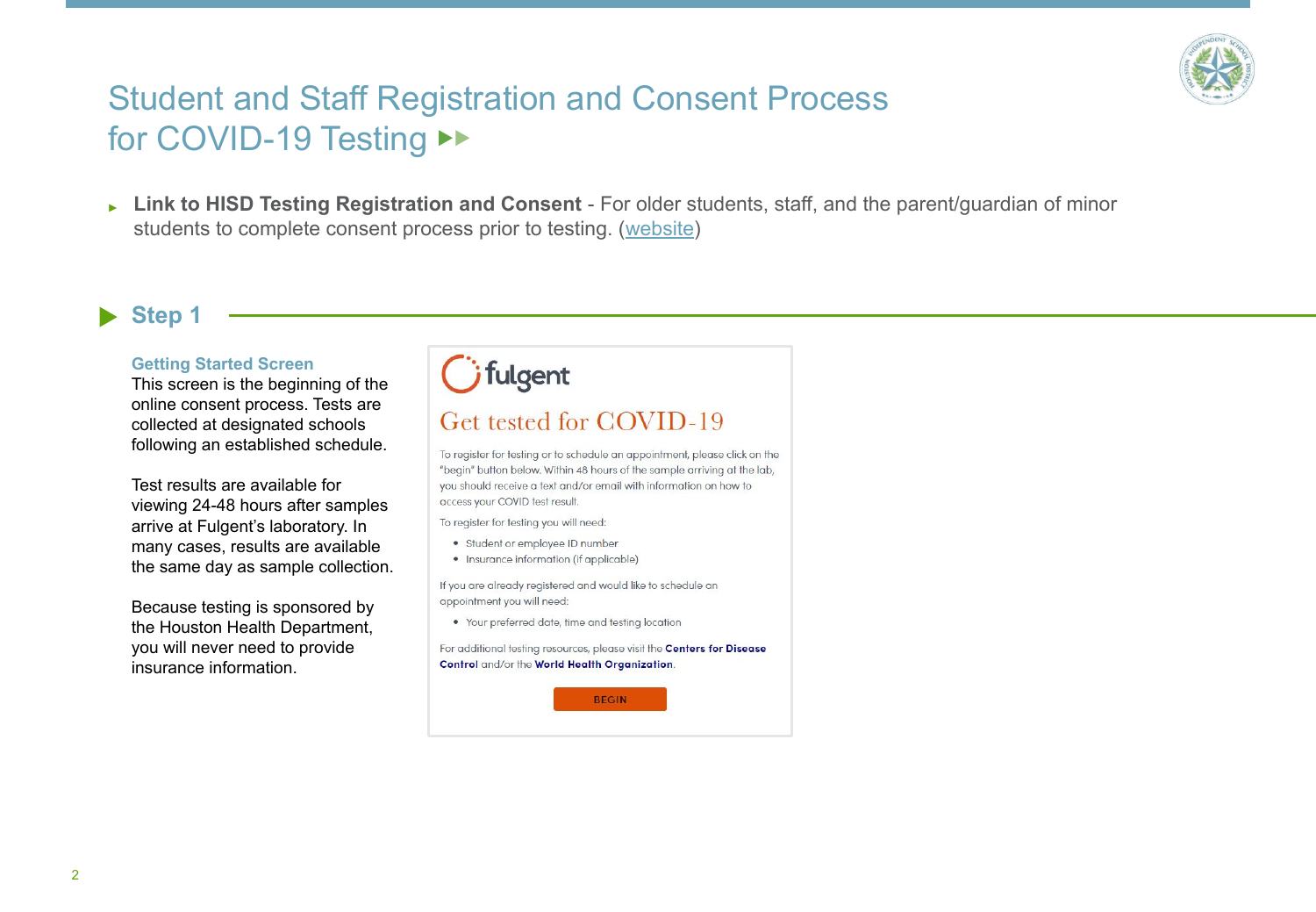

### **Step 2**

#### **ID & Site Identification**

This screen requires that the student or employee ID be entered. The student or employee ID must be entered exactly as it appears with any leading zeros or other digits/letters.

You will be prompted to select your site, which is the school you attend on a daily basis.

We use the student ID and employee ID to connect you to the correct testing location, which is your school!



### **Step 3**

### **Date of Birth & Name**

Please enter the information exactly as it appears in HISD records.

## fulgent

If you are completing this form on behalf of someone else, please be sure to enter the participant's information.

### What is the date of birth and full name of the person who will be tested?

Date of Birth (MM/DD/YYYY)

MM / DD / YYYY

| Last Name |  |
|-----------|--|
|           |  |
|           |  |

### **Step 4**

### **Email Address**

Enter your preferred contact email address on this screen. Be sure to enter an email address that you have access to so that you can retrieve a link Fulgent will send to you. That link will allow you to complete the consenting process.

The email you will receive is time-sensitive. If you don't open your email and complete the link within three days of receipt, you'll need to start this process from the beginning (going back to Getting Started Screen).

#### **Having trouble?** Email

[backtoschool@fulgentgenetics.com](mailto:backtoschool@fulgentgenetics.com) or call us at 346-803-5828, Option 1.

## *j* fulgent

Please enter your preferred email address. A link will be sent to this address that you will use to complete the registration or schedule process.

| Email                                    |             |
|------------------------------------------|-------------|
| we are a control of the<br>Confirm Email |             |
|                                          |             |
|                                          |             |
|                                          |             |
| <b>RETURN</b>                            | <b>NEXT</b> |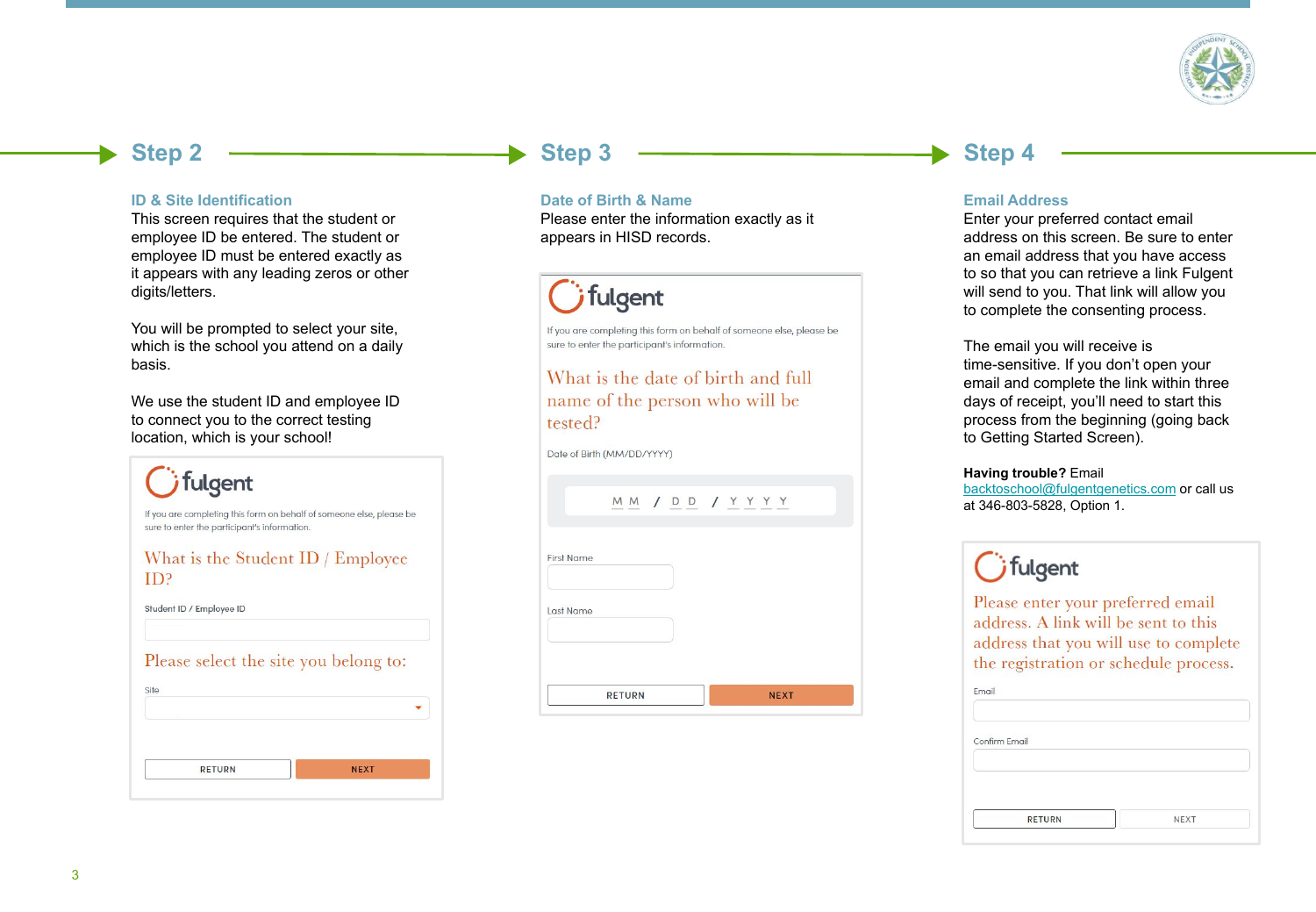

 $\ddot{\phantom{1}}$ 

÷

### **Step 5**

#### **Confirmation of Email Sent**

You're now ready to provide additional information via a secure link that has been sent to the email address you provided.

#### **Having trouble?** Email

[backtoschool@fulgentgenetics.com](mailto:backtoschool@fulgentgenetics.com) or call us at 346-803-5828, Option 1.

## *i* fulgent

### Thanks! Please check your email for a link to complete your registration.

Thank you. We have sent an email to jtsai@fulgentgenetics.com for your next steps.

### **Step 6**

### **Email Example**

This is an example of what the email you'll receive will look like. When you click the orange button that says "FINISH YOUR REGISTRATION HERE", you'll be taken to a site where you can enter more information.

The email you will receive is time-sensitive. If you don't open your email and complete the link within 3 days of receipt, you'll need to start this process from the beginning (going back to the Getting Started Screen).

**Didn't receive an email?** Please search your spam/junk folder for an email from [DoNotReply@fss.fulgentgenetics.com](mailto:DoNotReply@fss.fulgentgenetics.com) with the subject "Finish your registration with Fulgent Genetics."

#### **Having trouble?** Email

[backtoschool@fulgentgenetics.com](mailto:backtoschool@fulgentgenetics.com) or call us at 346-803-5828, Option 1.



### **Step 7**

### **Participant Details**

We need to collect the details of the individual who will be tested.

### **Resident Type**

Parents/guardians, please select "Student." You do not need to specify grade level.

Employees, please select "Staff."

### **Location**

There is only one option this is the school you attend daily.

### **Medical Record Number**

Please skip this.

### Cifulgent Ofulgent

If you are completing this form on behalf of someone else, please be sure to enter the participant's information.

#### Enter the requested information of the person who will be tested.

Please enter the requested information in the space below.

| <b>Resident Type</b>             |  |
|----------------------------------|--|
| Please select one of the options |  |

First name

Last name

| Location |  |  |  |
|----------|--|--|--|
|          |  |  |  |

|  |  | Please select one of the options. |  |
|--|--|-----------------------------------|--|
|  |  |                                   |  |

|  | Medical Record Number (*Optional) |  |
|--|-----------------------------------|--|
|  |                                   |  |

Student ID (\*Optional)

Date of Birth (MM/DD/YYYY)

| SAVE AND CONTINUE |  |
|-------------------|--|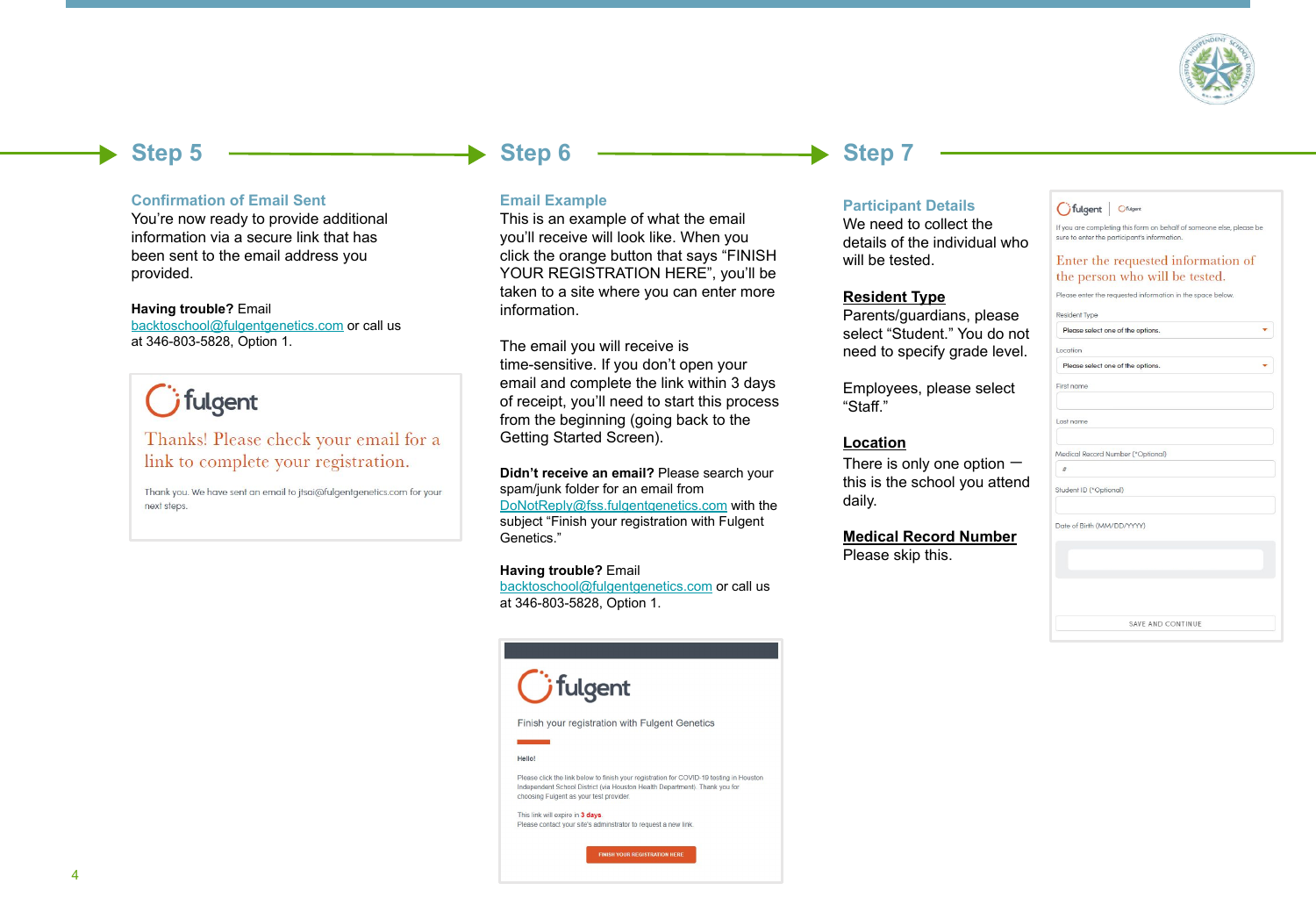

### **Step 8**

#### **Your Address**

Please provide your address. We need this information for record-keeping and reporting to public health agencies.

### **C**fulgent Cfulgent

If you are completing this form on behalf of someone else, please be sure to enter the participant's information.

### What is your address?

| #####                                         |                   |
|-----------------------------------------------|-------------------|
| <b>Street Address</b>                         |                   |
| Street and number                             |                   |
| Apartment, suite, unite, building, floor, etc |                   |
| City                                          | State             |
| City                                          | State             |
| <b>RETURN</b>                                 | SAVE AND CONTINUE |

### **Step 9**

#### **Notification Method**

You will receive two notifications associated with a test.

- ▶ **Notification 1:** At the time of sample collection.
- ▶ **Notification 2:** At the time of result availability.

Provide the method of communication you are most comfortable with. It is recommended that you provide both email address and phone number.

Email [backtoschool@fulgentgenetics.com](mailto:backtoschool@fulgentgenetics.com) or call us at 346-803-5828, Option 1 if you ever have questions about accessing results at [results.fulgentgenetics.com](http://results.fulgentgenetics.com).

| <b>C</b> fulgent Cfulgent  |                                                                                                                                  |
|----------------------------|----------------------------------------------------------------------------------------------------------------------------------|
| method                     | Please choose preferred notification                                                                                             |
| <b>Both SMS and Email</b>  |                                                                                                                                  |
| What is your phone number? |                                                                                                                                  |
|                            | $($ # # # $)$ # # # - # # # #                                                                                                    |
| vour test results.         | Please check this box to consent to receiving text messages about                                                                |
| <b>RETURN</b>              | SAVE AND CONTINUE                                                                                                                |
|                            | Text message frequency varies. Message and data rates may apply.<br>For help, text HELP to 49896. To opt-out, text STOP to 49896 |

### **Step 10**

#### **Consent Agreement**

Please read and agree to the consent statement. If you select "NO", you/your student will not be permitted to test.

| <i>i</i> fulgent | <b>C</b> fulgent |
|------------------|------------------|
|------------------|------------------|

#### **Consent for COVID-19 Diagnostic Testing**

Please read the consent below.

RETURN

#### About Back-to-School COVID-19 Testing

The Houston Independent School District (HISD) takes the health and safety of its students and their families seriously. As such, in addition to the steps HISD is already taking to screen for the COVID-19 virus and prevent its spread at HISD schools and facilities, HISD is collaborating with the Houston Health Department (HHD) to provide on-campus COVID-19 testing for HISD students, staff, and faculty. Through HISD's partnership with HHD, and Houston-based COVID-19 testing provider, Fulgent Genetics (Fulgent), students will have access to RT-PCR test results within 24-48 hours of specimen collection, at no cost to the student. COVID-19 testing is voluntary and will be performed only with written consent. If you consent to Fulgent administering the COVID-19 test on your child or yourself (for students age 18 or older), you must mplata this farm

Yes, I have read, understand, and agreed to the statements contained within this form for a COVID-19 diagnostic test for myself.  $\bigcirc$  NO, I do not agree to the statements contained within this form and

understand I will not be able to use or receive a COVID-19 diagnostic test.

**SAVE AND CONTINUE**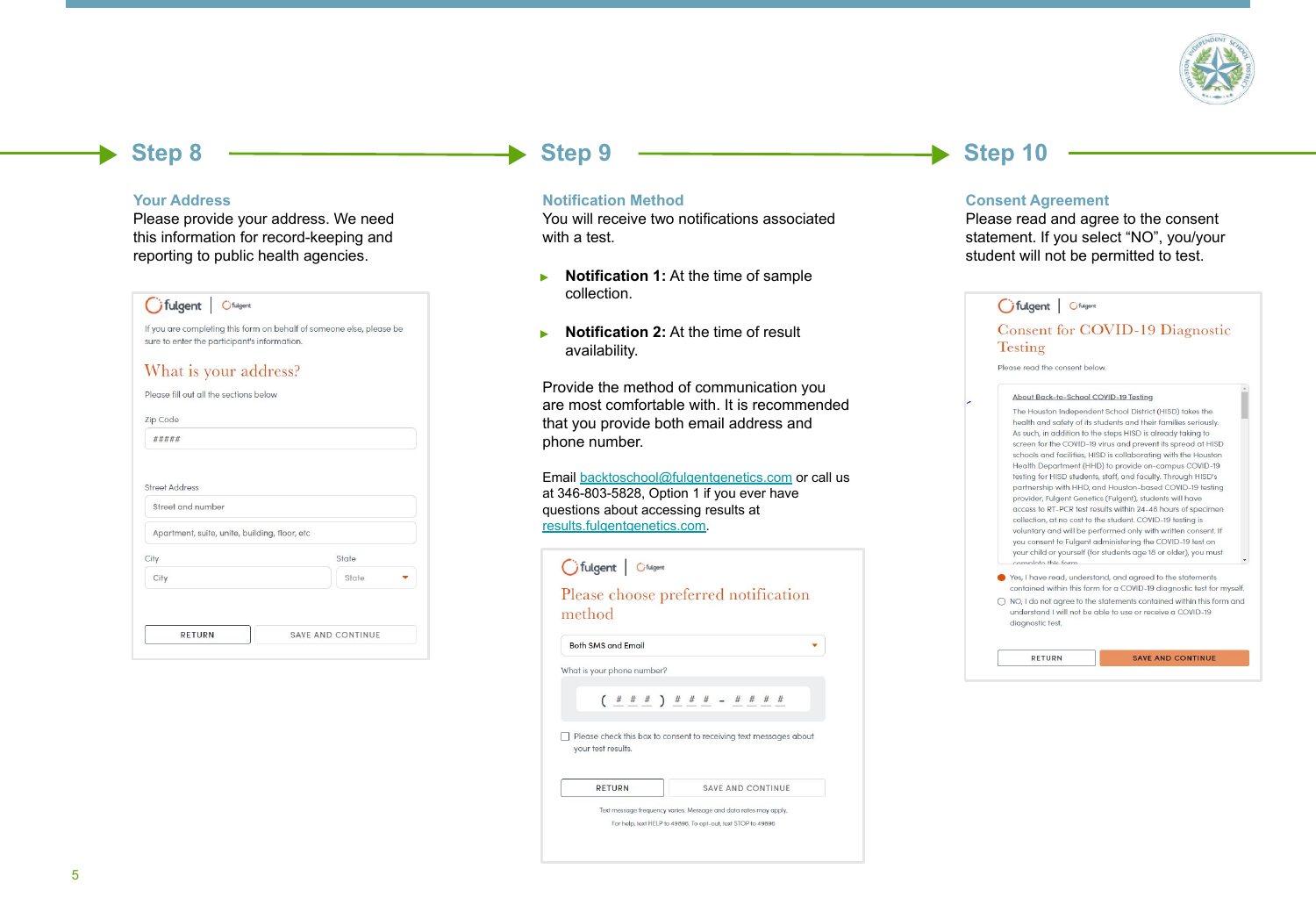

### **Step 11**



**CONTRACT**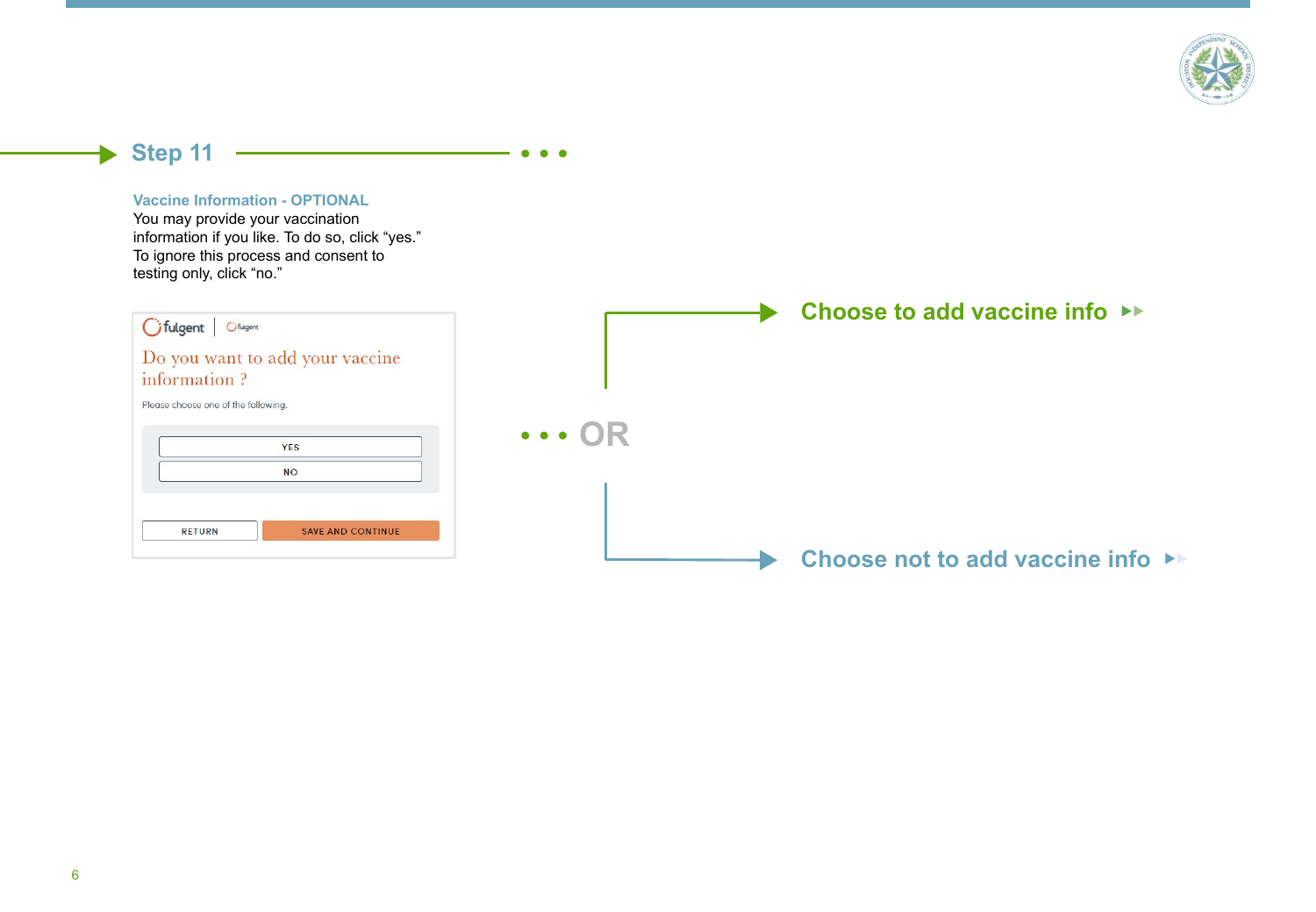## If you chose not to add vaccine information ▶▶



### **Step 12**

 $\blacktriangleright$ 

### **Confirm Your Information (No Vaccine Information Provided)**

Please review and edit as necessary. When ready, click "save modifications."

|      | clicking the "Save Modifications" button | Please review and confirm that the information below is correct by |
|------|------------------------------------------|--------------------------------------------------------------------|
|      | <b>RETURN</b>                            | <b>SAVE MODIFICATIONS</b>                                          |
|      |                                          |                                                                    |
| Edit | <b>Resident Type</b>                     |                                                                    |
|      | Location                                 |                                                                    |
|      | Name<br>Date of Birth                    |                                                                    |
|      | <b>Medical Record Number</b>             |                                                                    |
|      | Student ID                               |                                                                    |
|      | <b>Phone Number</b>                      |                                                                    |
| Edit | <b>Proforrod Accoss Mothod</b>           |                                                                    |
|      |                                          |                                                                    |
| Edit | <b>Address Home Address</b>              |                                                                    |

#### $\blacktriangleright$ **Step 13**

### **Vaccine Information - OPTIONAL**

If you chose "Not Vaccinated-Seeking Accommodation" in the previous screen, you'll be presented with this screen. Select the relevant option then click "save and continue."

|                                 | <b>MEDICAL REASON</b> |  |
|---------------------------------|-----------------------|--|
| SINCERELY HELD RELIGIOUS BELIEF |                       |  |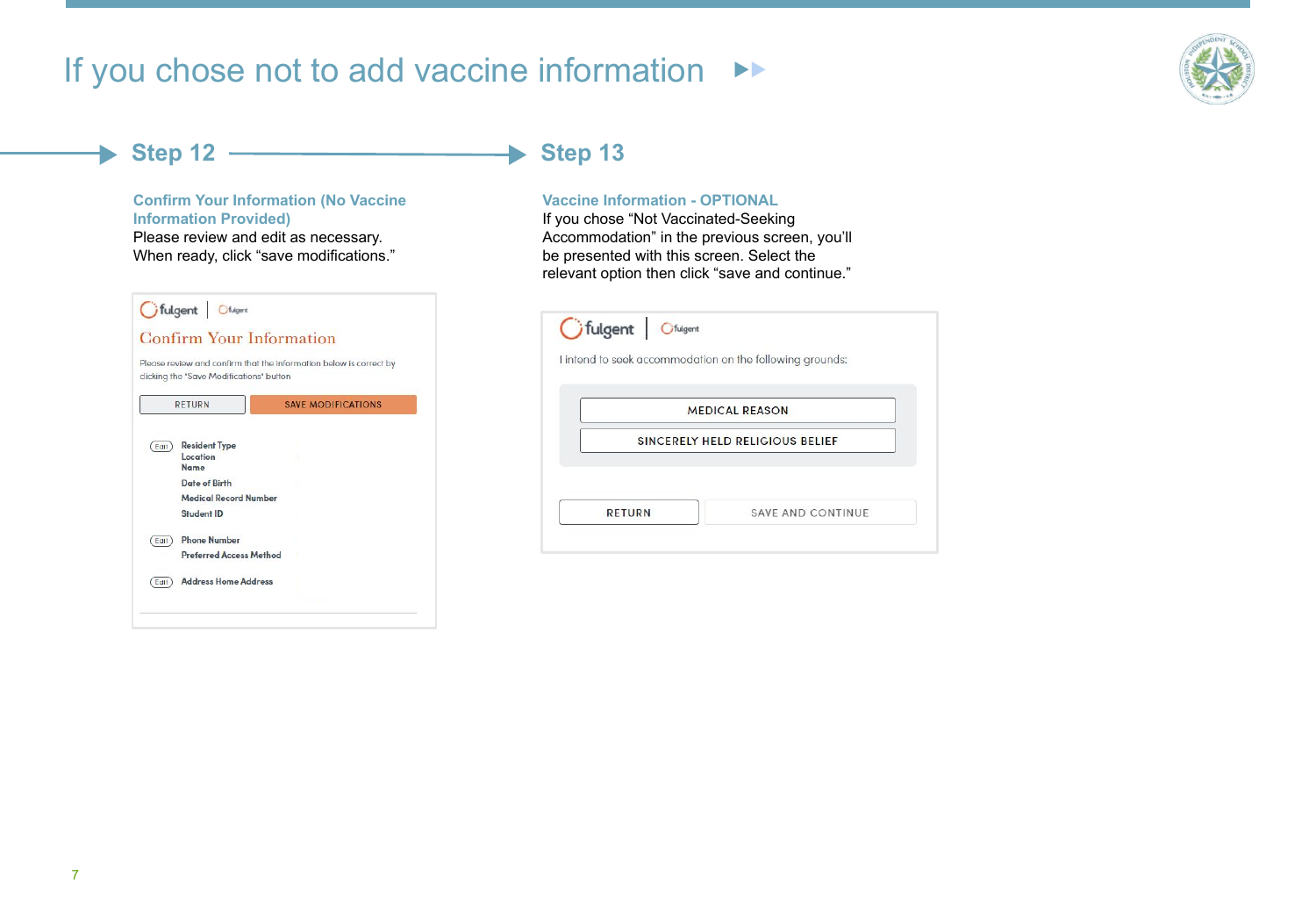## If you chose to add vaccine information ▶▶



#### **Step 12**  $\blacktriangleright$ **Step 13**  $\rightarrow$  Step 14 **Vaccine Information - OPTIONAL Vaccine Information - OPTIONAL Vaccine Information - OPTIONAL**  If you chose to provide vaccine If you chose "Vaccinated", you will now If you chose "Vaccinated", you will now information, this is the first screen you enter your vaccine information for dose enter your vaccine information for dose will see. Select the relevant status and number two, if applicable. number one. then click "save and continue." Cifulgent Cfulgent G fulgent | Ofulgent Cifulgent Cfulgent Please enter your vaccination Have you had your second dose? information I have the following vaccination details prepared: **YES First Dose Vaccine Date NO VACCINATED** NOT VACCINATED **RETURN SAVE AND CONTINUE** NOT VACCINATED - SEEKING ACCOMMODATION **First Dose Vaccine Manufacturer**  $\overline{\phantom{0}}$ First Dose Lot Number (if available) RETURN SAVE AND CONTINUE

SAVE AND CONTINUE

**RETURN**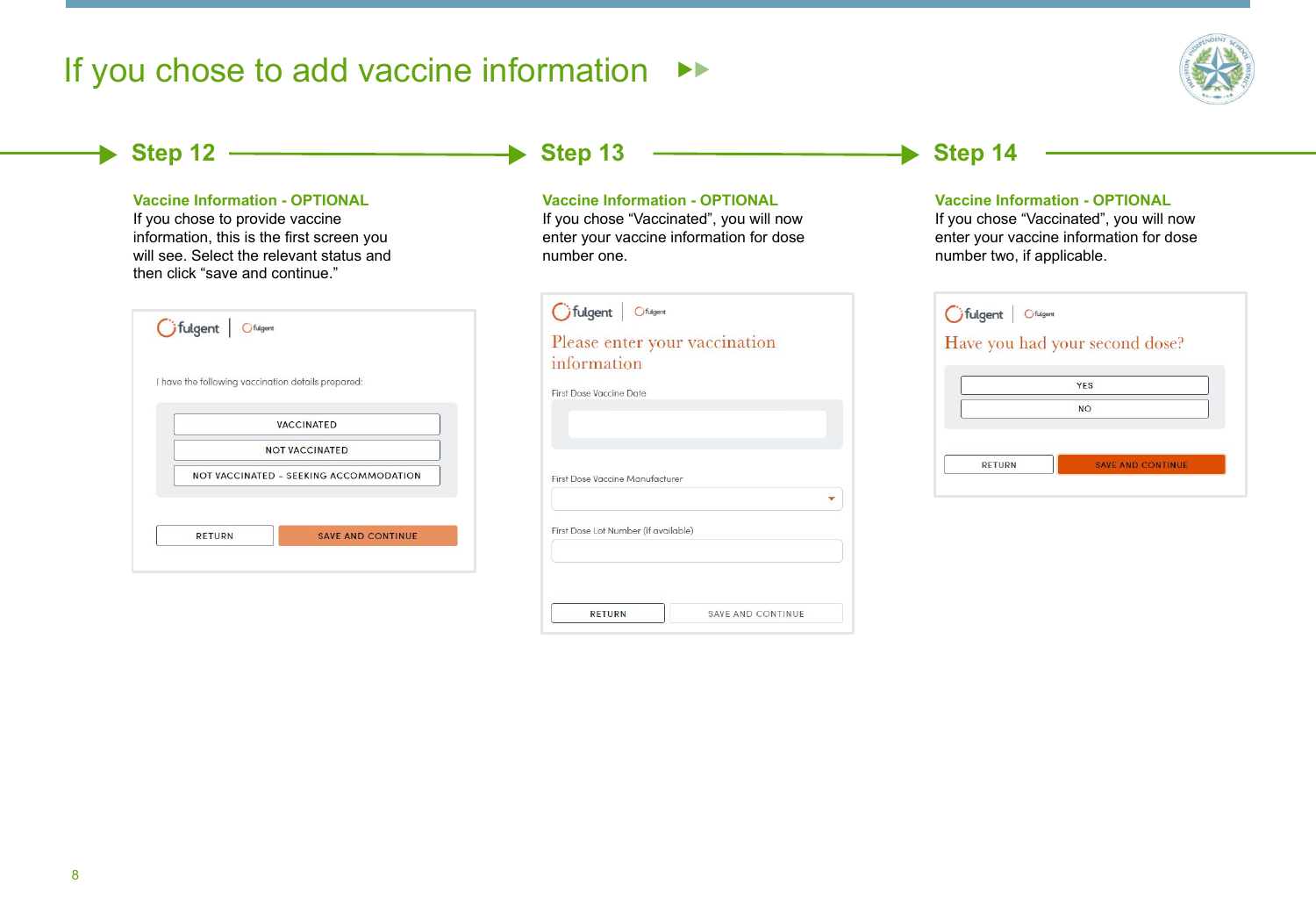## If you chose to add vaccine information ▶▶



### **Step 15**

### **Vaccine Information - OPTIONAL**

If you chose "Vaccinated", you will now enter your vaccine information for dose number two, if applicable.

| <b>C</b> fulgent Cfulgent                 |  |
|-------------------------------------------|--|
| Please enter your vaccination             |  |
| information                               |  |
| Second Dose Vaccine Date                  |  |
| MM / DD / YYYY                            |  |
|                                           |  |
| Second Dose Vaccine Manufacturer          |  |
|                                           |  |
| Second Dose Lot Number (if available)     |  |
|                                           |  |
|                                           |  |
| <b>SAVE AND CONTINUE</b><br><b>RETURN</b> |  |
|                                           |  |

#### **Step 16**  $\blacktriangleright$

### **Confirm Your Information ( Vaccine Information Provided)**

Please review and edit as necessary. When ready, click "save modifications."

|                    | <b>RETURN</b>                            | <b>SAVE MODIFICATIONS</b> |
|--------------------|------------------------------------------|---------------------------|
| $E$ dit            | <b>Resident Type</b><br>Location<br>Name |                           |
|                    | Date of Birth                            |                           |
|                    | <b>Medical Record Number</b>             |                           |
|                    | <b>Student ID</b>                        |                           |
| $Edi$ <sup>t</sup> | <b>Phone Number</b>                      |                           |
|                    | <b>Preferred Access Method</b>           |                           |
| $Edit$ )           | <b>Address Home Address</b>              |                           |
| $Edi$ <sup>t</sup> | <b>Vaccine Status</b>                    |                           |
|                    | <b>First Dose Vaccine</b>                |                           |
|                    | Manufacturer                             |                           |
|                    | <b>First Dose Vaccine Date</b>           |                           |
|                    | <b>Second Dose Vaccine</b>               |                           |
|                    | Manufacturer                             |                           |